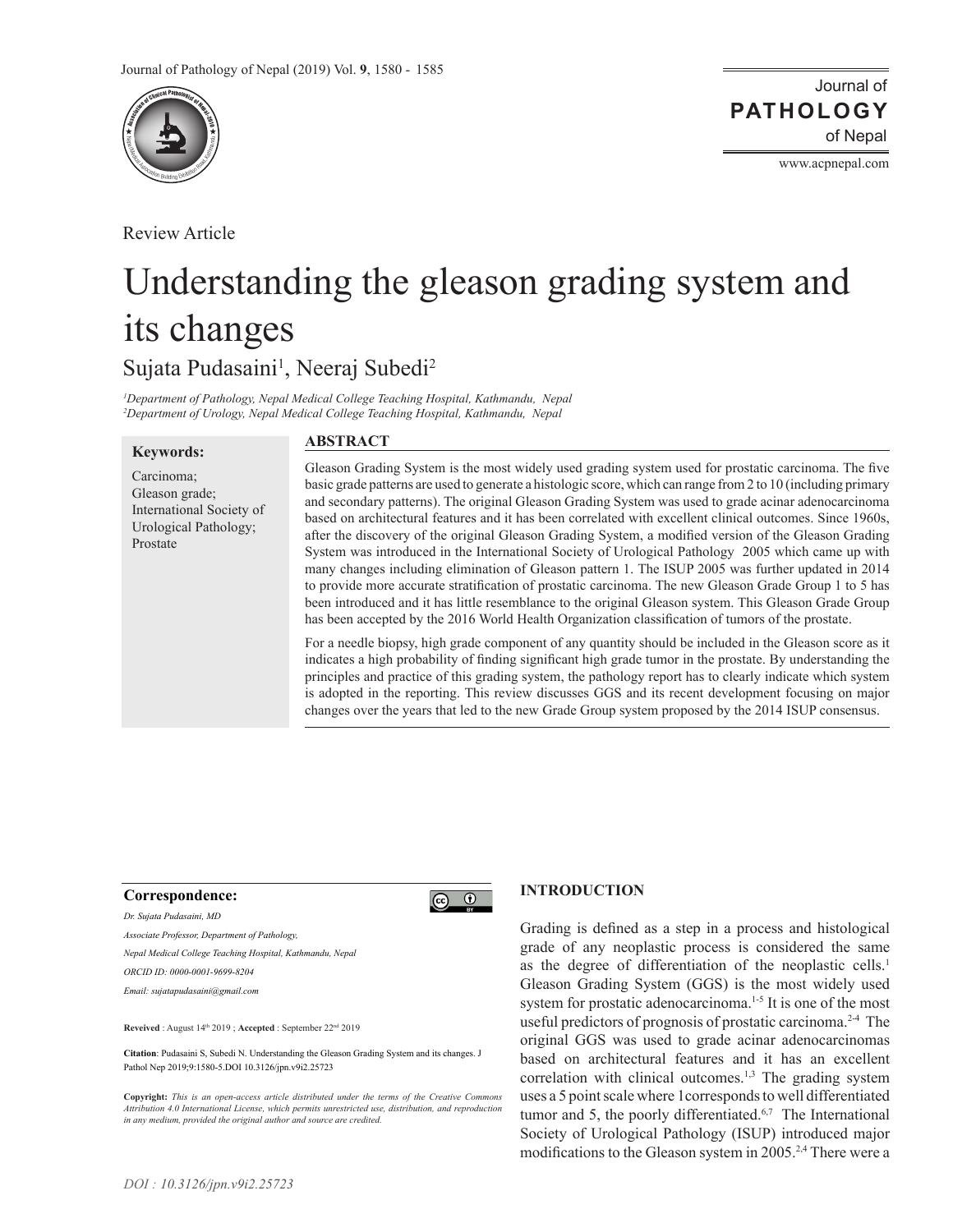| Table 1. Gicason Graue group by corresponding Gicason score 17 |                            |                                                                                                                                                                                                                    |
|----------------------------------------------------------------|----------------------------|--------------------------------------------------------------------------------------------------------------------------------------------------------------------------------------------------------------------|
| Grade group                                                    | <b>Gleason Score</b>       | <b>Definition</b>                                                                                                                                                                                                  |
|                                                                | $6(3+3)$                   | Only individual, discrete, well-formed glands                                                                                                                                                                      |
| $\mathbf{2}$                                                   | $7(3+4)$                   | Predominantly well-formed glands with a lesser component of poorly formed/fused/cribriform/<br>glomeruloid glands                                                                                                  |
| 3                                                              | $7(4+3)$                   | Predominantly poorly formed/fused/ cribriform/glomeruloid glands with a lesser component of<br>well-formed glands                                                                                                  |
| 4                                                              | $8(4+4, 3+5, 5+3)$         | Only poorly formed/fused/cribriform/glomeruloid glands or<br>Predominantly well-formed glands and lesser component lacking glands or<br>Predominantly lacking glands with a lesser component of well-formed glands |
| 5                                                              | $9, 10(4+5, 5+4,$<br>$5+5$ | Lack of gland formation (or with necrosis) with or without poorly<br>formed/fused/cribriform glands                                                                                                                |

few modifications in the year 2010 ISUP on GGS2 followed by some controversies in 2014.<sup>4</sup>

**Table 1: Gleason Grade group by corresponding Gleason score 14**

The GGS closely correlates with clinical behaviour and provides an important index of prognosis.<sup>8</sup> The Gleason score is one of the key determinants in treatment decision making, together with stage, age, and prostate-specific antigen.1,4,7,8

## **ORIGIN OF GLEASON GRADING SYSTEM**

A unique grading system for prostate carcinoma was first introduced in 1966 by Donald F. Gleason.6,9,10 It was based on the low power architectural pattern of the tumor, using a 5-point scale, where patterns 1, 2 and 3 represented tumors that most closely resembled normal prostatic glands and patterns 4 and 5 were tumors showing increasingly abnormal glandular architecture.<sup>6,11</sup> This system was based on a study of 270 patients. Later in 1974 and 1977, the study was expanded to include a number of patients and there were further refinements to the system.<sup>6,10</sup>

The GGS was further defined as the sum of the two most common patterns and was reported as the Gleason score.<sup>1,6,9,10,12,13</sup> When two patterns were combined to give the Gleason score, the worst grade was assigned as an average grade comprising the most prevalent and the second most prevalent pattern. Hence, the Gleason score was the combination of primary and secondary patterns to generate the score ranging from 2 to 10.<sup>1,10,12,13</sup> The sum of the primary (eg. Gleason- 3) and secondary (eg. Gleason-4) patterns yielded Gleason score of 7. In cases, with just one pattern (eg. Gleason -3), the primary and secondary patterns were considered the same and the Gleason score of 3+3=6 was obtained. This Gleason scores correlated with the biological behaviour of prostate adenocarcinoma even better.<sup>11</sup> In 1977, Gleason emphasized that the grading is performed under the low magnification. He also stated that neither an occasional small area of fused glands can change a pattern 3 tumor to pattern 4 nor a small focus of disorganized cells can change a pattern 3 or 4 tumors to pattern 5.<sup>6</sup> Occasional small areas of third pattern (tertiary pattern) in some prostatic carcinoma was also considered in the year 1977.13

The WHO endorsed the Gleason grading system in the 2004 classification of prostate cancer, which has also been incorporated into the AJCC (American Joint Committee on Cancer)/ UICC (Union for International Cancer Control) staging system, as well as the NCCN (National Comprehensive Cancer Network) guidelines as one of the key factors along with serum prostate specific antigen (PSA) and staging in the treatment decision.12 Of the many proposed systems over time for the grading of prostate cancer, currently the most widely accepted and used is the GGS.10,12

## **CLASSICAL GLEASON GRADING**

The GGS is based entirely on the histologic pattern of arrangement of carcinoma cells at low power. In the original system, Gleason pattern 1 is characterized by a well-circumscribed, nodular lesion composed of roughly uniform, closely compacted, well-differentiated glands of moderate size.12 This pattern is very rare and may be mimicking lesions such as adenosis.<sup>1,9,12</sup> Pattern 1 carcinoma is most often an incidental finding in transition zone tissue diagnosed in Transurethral retrograde prostatectomy (TURP) chips in the case of Benign prostatic hyperplasia (BPH) or in radical prostatectomy (RP) specimen where peripheral involvement is there with intermediate to high grade carcinoma.<sup>1</sup> In contrast, Gleason pattern 2 may show variations in sizes of the neoplastic glands, slightly increased stroma between the glands and even slight irregularity at the periphery of the nodule. This pattern is also considered to be very rare.11 With the current changes in the Gleason grading, all the previously considered Gleason pattern 2 adenocarcinomas are now classified as Gleason grade 3.<sup>9</sup>

Gleason pattern 3, the most common pattern, is comprised of individual, discrete and distinct neoplastic glands, typically small, but often of variable sizes and infiltrating into the stroma in between the benign glands and should be diagnosed at low magnification. It also includes cribriform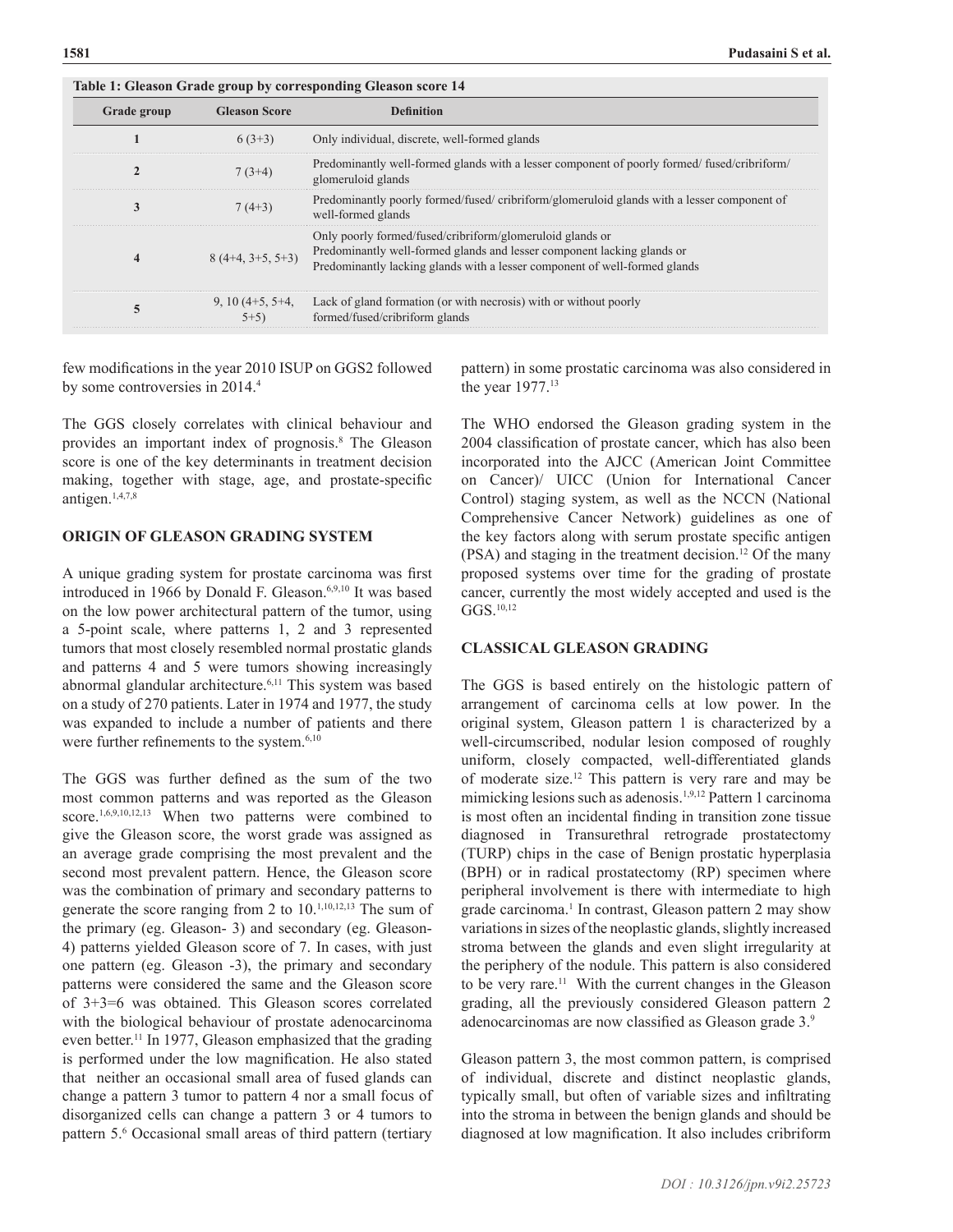structures or "gland in gland formation", i.e., glomerulation, which have been recently moved into pattern 4.9,12 Gleason pattern 4 comprises of fused glands resulting in broad, irregular fused glandular or cribriform patterns. Comedo type necrosis, solid or cordlike growth or infiltration by individual tumor cells upgrades to pattern 5.9,12 Indraductal carcinoma can mimic Gleason pattern 5 and hence frequently undergraded.9

# **TRENDS IN THE PRACTICE OF GLEASON GRADING**

Diagnosis and management of prostatic carcinoma have changed dramatically since the late 1960s.6,10 In the Gleason 1974 study, most men had advanced disease with either local or distant metastases. The method of obtaining prostate tissue was also different from today's practice. The extensive sampling technique was not developed until the 1980s.<sup>6</sup> With the widespread use of PSA screening, there has been a remarkable shift in disease staging towards the low-stage prostate cancers. Extended and saturation biopsy templates are used instead of limited, targeted biopsies to improve prostate cancer detection. The practice of grading of prostatic carcinoma in multiple cores submitted from separate sites is introduced too. $10,13$ 

The grading of prostate cancer in thin cores and in multiple cores from different sites of the prostate was not the issue in the Gleason era. Issues relating to radical prostatectomy specimens, such as the grading of multiple nodules within the same prostate, determining variants and variations of carcinoma, or dealing with tertiary patterns, were not addressed within the original Gleason system.6 The lowest Gleason pattern 1 and 2 is now almost completely abandoned. Also, the concept of atypical cribriform lesions and adenosis has improved with the widespread use of immunohistochemistry.6,10,14 The vital changes which occurred over the last few decades had led to enhanced understanding, refinements and rearrangement of the Gleason patterns and the better outcome.14 The GGS still remains one of the most powerful prognostic factors in prostatic carcinoma.6

## **THE MODIFIED GLEASON GRADING SYSTEM (BASED ON 2005 ISUP)**

Conference in 2005 in San Antonia, Texas led to the 2005 ISUP Modified Gleason System. The Gleason score is the sum of the primary (most predominant) Gleason grade and the secondary (second most predominant) Gleason grade.6,12,15 One of the most prominent changes in the consensus is that Gleason score  $1+1=2$  should not be diagnosed, despite the allocation for very rare exceptions. It has also been recognized that diagnosing Gleason 1 on needle biopsies is not acceptable since a "Gleason 1" nodule cannot be assessed by a core biopsy. Even with TURP or RP

samples, the original Gleason scores  $1+1=2$  nodules mostly are adenosis by modern standards. This basically eliminates Gleason 1 pattern.<sup>6,12-14</sup>

Gleason score 3 or 4 on needle biopsies (comprising of grades  $1+2$ ,  $2+1$  and  $2+2$ ) has also been controversial. The ISUP consensus recommended that diagnosis of Gleason score 3 or 4 can be made rarely on needle biopsies from transition zone or apex and after consultation with experts.12 The original Gleason pattern 3 which included distinct glands of variable sizes to cribriform growths pattern and individual cells has been changed. The individual cells of Gleason pattern 3 were removed and large cribriform growths were moved to pattern 4, but still allowed diagnosis of cribriform pattern 3 in well-circumscribed, smooth and rounded normal sized glands.12,13,16-18 Later, small cribriform and glomeruloid glands have been reconsidered as Gleason grade 4.With this there is a relative decrease in Gleason score 6 and an increase in Gleason score 7.<sup>16,17</sup>

In Gleason pattern 4, there should be ill-defined glands with poorly formed glandular lumina. Comedo necrosis in solid nests or cribriform background formations was considered as Gleason pattern 5, and it was emphasized that stringent criteria should be applied for comedo necrosis, which included intraluminal necrotic cells and karyorrhexis.<sup>9,12</sup> When modified GGS was used, the Gleason score 3+4=7 tumor has a very favourable prognosis compared to Gleason score 4+3=7 for both needle biopsy and RP specimen. Hence it is worth separating Gleason score 7 into two prognostic groups. It was also seen that Gleason score 4+3=7 behaves more similarly to a tumor with Gleason score 8.<sup>13,19,20</sup> Further it was concluded that the vacuoles, foamy cytoplasm and mucinous extra vasation should be ignored. Pseudo hyperplastic adeno carcinoma was graded as Gleason score 3+3=6 and ductal adeno carcinoma as Gleason score 4+4=8.12

Modified Gleason system 2005 and later developments basically eliminated Gleason grade 1, and put very stringent limits on Gleason pattern 2.<sup>12,18</sup> The diagnosis of Gleason pattern 1 and 2 were not to be made in the biopsy specimen.<sup>21</sup> Gleason 3 would thus be the lowest grade assigned if no higher grade patterns were identified. Many changes were made to Gleason pattern 3, particularly the moving of most original Gleason pattern 3 cribriform structures as well as clusters of poorly formed glands into Gleason 4.12,18,22

These modifications when applied to needle biopsy seem to be more complicated than previous versions. In the setting of high grade carcinoma on needle biopsy, if there was low grade cancer on the same core occupying less than 5% of cancer, the low grade cancer was not included in the Gleason score.<sup>19,21</sup> But in the same needle biopsy, the primary pattern and worst ( not secondary) pattern were recommended to be included in the needle biopsy.<sup>21</sup> The 2005 modified GGS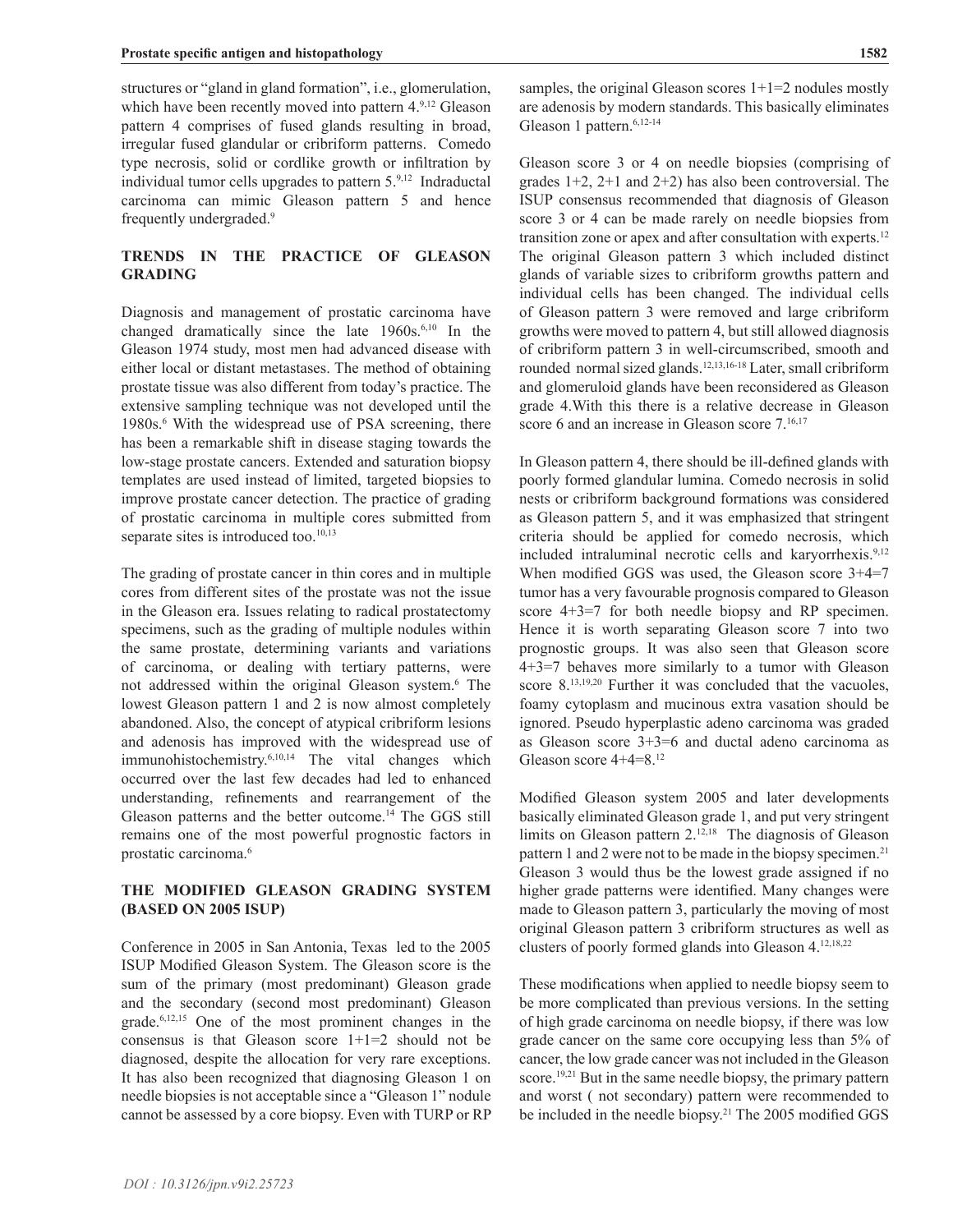also decided that each core in needle biopsies should be given an individual Gleason score and recommended that cores be taken from different areas of prostate and sent in separate containers.<sup>9,13</sup>

## **CHANGES AFTER 2014 ISUP**

Update in the grading of prostate cancer of 2005 was made after the meet in November 2014 in Chicago by 65 prostate cancer pathology experts from 19 different countries.<sup>13, 21</sup> The 2014 ISUP Gleason score and GGS were introduced to overcome the 2005 Gleason score pitfalls.<sup>14,21, 23-25</sup>

There were few major conclusions made out of 2014 ISUP. Cribriform and glomeruloid glands (regardless of morphology) should be assigned a Gleason pattern 4. Grading of mucinous carcinoma of the prostate should be based on its underlying growth pattern rather than grading them all as pattern 4. Similarly, intraductal carcinoma without invasion should not be assigned a Gleason grade but a comment needs to be added as there could be an invariable association with aggressive prostate cancer. $21,26$ 

There was a clear consensus on Gleason pattern 4 which includes cribriform, fused, and poorly formed glands. The term hypernephromatoid cancer should not be used. Also occasional poorly formed or fused glands between wellformed glands are insufficient for a diagnosis of pattern 4. In cases with borderline morphology between Gleason pattern 3 and pattern 4 and crush artifacts, the lower grade should be favoured. Solid medium to large nests with rosette-like spaces and the presence of unequivocal comedonecrosis, even if the focal represents Gleason pattern 5.21

The Gleason grading system ranges from 2 to 10, yet 6 is the lowest score currently assigned (Table 1).14 This new system was validated in a multi-institutional study of thousands of biopsy and radical prostatectomy specimens.<sup>21</sup>

The reporting of Gleason scores 2 to 5 has virtually disappeared from current clinical practice.<sup>14,21</sup> This new grading system more accurately reflects prostate cancer biology than the Gleason system. Grade group1 out of 5 better characterizes the tumor than reporting as Gleason score 6 out of 10 and has an excellent prognosis. Grade group 2 also has a very good prognosis when compared to Grade group 3. Grade group 4 is not considered the highest in this grading system. However grade group 5 obviates the need to distinguish between Gleason scores 4+5, 5+4, and 5+5 just as grade group 1 (2+2, 2+3, 3+2, and 3+3).<sup>21</sup>

The reason for the adoption of this Gleason Grading system is because it is simple and its grading category ranges grom Gleason scores 2 to 10. The lowest grade is 1, not 6 as in Gleason, with the potential to reduce overtreatment of indolent cancer.<sup>21, 23-25,27</sup>

The recommendation from the 2014 meeting was the same as in the 2005 consesus for grading separate cores with different grades and assigning individual Gleason scores to separate cores as long as the cores were submitted in separate containers or the cores were in the same container yet specified by the urologist as to their location (ie by different color inks). One should also assign a grade to the non dominant nodule.21,24 Most of the participants at the Chicago grading meeting voted in support of adopting the new grading system. The new grading system and the terminology "Grade Groups 1-5" has also been accepted by the World Health Organization for the 2016 edition of Pathology and Genetics: Tumours of the Urinary System and Male Genital Organs.<sup>21,28</sup>

In needle biopsies, the risk of under grading biopsy Gleason scores 6 must be considered to choose the treatment modality as preoperative Gleason score is often upgraded after an RP. By increasing the amount of tissue in prostate biopsy is one way to avoid the undergrading.<sup>9,29</sup> Pathologists should report the grades of each core separately when submitted in separate containers.<sup>9</sup> Discordance between the Gleason score on needle biopsy and the core of the RP specimen is common and universal. Though the moderate group was the most difficult to diagnose in needle biopsy, the overall reliability of Gleason grading of needle biopsies in predicting the final pathology was found to be satisfactory.<sup>30</sup>

In needle core biopsies, both the most common and highest grade are added to get the Gleason score. Any amount of high grade tumor sample on needle biopsy most likely indicates a high grade tumor within the prostate.<sup>9</sup>

## **CONCLUSIONS**

After more than four decades, the GGS still remains the most widely accepted grading system in the evaluation of prostatic adenocarcinoma. However, the pathology report should mention the system which is adopted in the reporting of each case and definitely with the application of WHO 2016 and Gleason Grade group, there is upgradation in the prognosis of prostatic carcinoma.

## **Conflict of Interest:** None

## **REFERENCES**

- 1. Humphrey PA. Gleason grading and prognostic factors in carcinoma of the prostate. Modern Pathol. 2004; 17: 292-306. [Crossref](https://doi.org/10.1038/modpathol.3800054)
- 2. Kayipmaz SS. New assessment of Gleason grading system in prostatic adenocarcinoma. J Urol Surg. 2016;1:36-7. [Crossref](https://doi.org/10.4274/jus.796)
- 3. Sehn JK. Prostate Cancer Pathology: Recent Updates and controversies. Missouri Med. 2018; 115: 151-5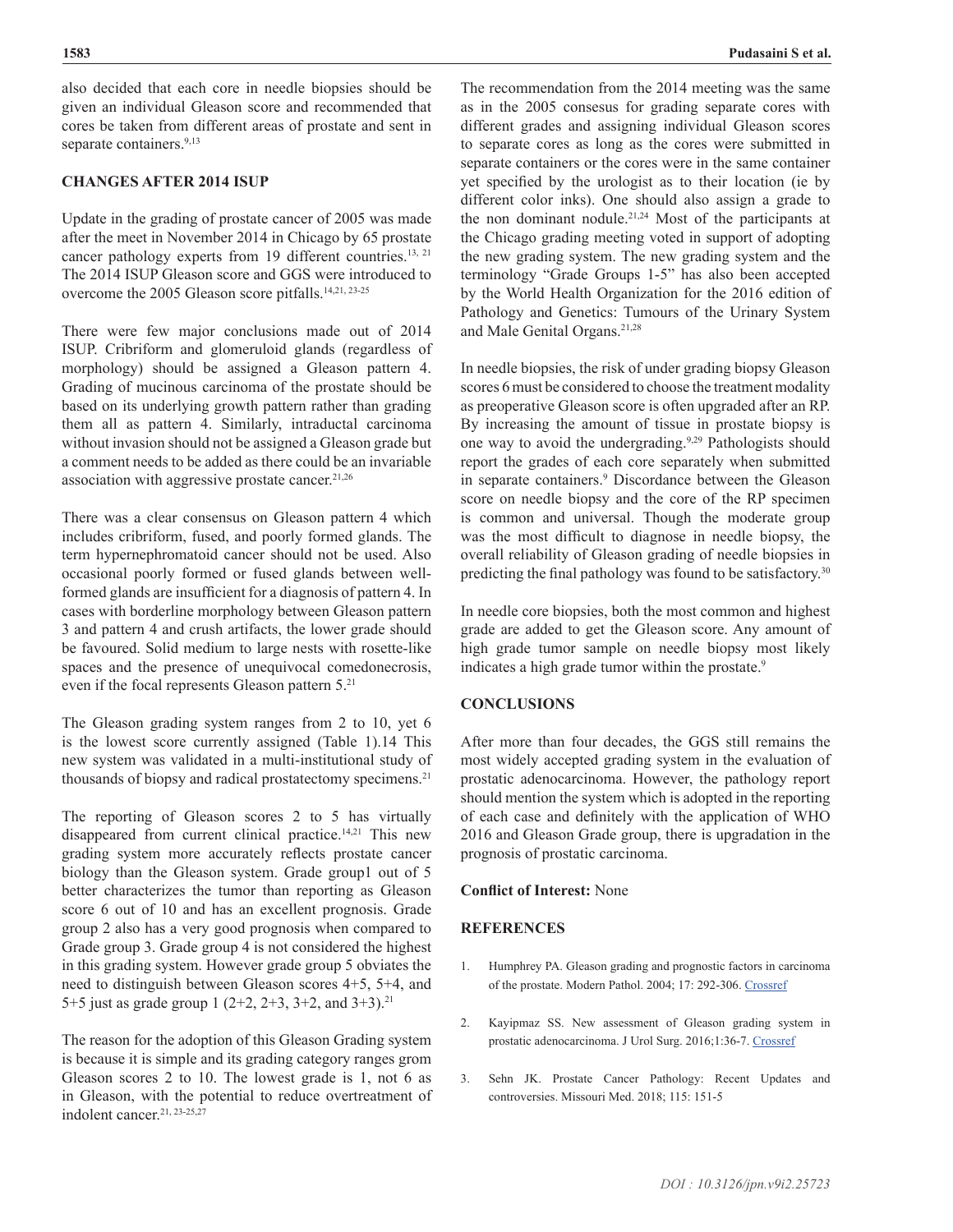- 4. Rao V, Garudadr G, Shilpa AS et al. Validation of the WHO 2016 new Gleason score of prostatic carcinoma. Urol Ann. 2018; 10: 324- 9. [Crossref](https://doi.org/10.4103/UA.UA_185_17)
- 5. Rapiti E, Schaffar R, Iselin C et al. Importance and determinants of Gleason score undergrading on biopsy sample of prostate cancer in a population-based study. Bio Med Central Urol. 2013; 13: 19. **[Crossref](https://doi.org/10.1186/1471-2490-13-19)**
- 6. Egevad L, Mazzucchelli R, Montironi R. Implications of the International Society of Urological Pathology Modified Gleason grading system. Arch Pathol Lab Med. 2012; 136: 426-34. [Crossref](https://doi.org/10.5858/arpa.2011-0495-RA)
- 7. True L, Coleman I, Hawley S et al. A molecular correlate to the Gleason grading system for prostate adenocarcinoma. Proc Natl Acad Sci USA. 2006; 103: 10991-6 [Crossref](https://doi.org/10.1073/pnas.0603678103)
- 8. Sarici H, Telli O, Yigitbasi O et al. Predictors of Gleason score upgrading in patients with prostate biopsy Gleason score ≤6. Can Urol Assoc J. 2014; 8: 342-6. [Crossref](https://doi.org/10.5489/cuaj.1499)
- 9. Gordetsky J, Epstein J. Grading of prostatic adenocarcinoma: current state and prognostic implications. Daign Pathol. 2016; 11: 25. **[Crossref](https://doi.org/10.1186/s13000-016-0478-2)**
- 10. Shah RB. Current perspectives on the Gleason grading of prostate cancer. Arch Pathol Lab Med. 2009; 133:1810-6
- 11. Arora R, Koch MO, Eble JN, Ulbright TM, Li L, Cheng L. Heterogeneity of Gleason grade in multifocal adenocarcinoma of the prostate. Cancer. 2004; 100: 2362-6. [Crossref](https://doi.org/10.1002/cncr.20243)
- 12. Chen N, Zhou Q. The evolving Gleason grading system. Chin J Cancer Res. 2016; 28: 58-64
- 13. Barakzai MA. Prostatic adenocarcinoma: a grading from Gleason to the new Grade-Group system: a historical and critical review. Asian Pac J Cancer Prev. 2019; 20: 661-6. [Crossref](https://doi.org/10.31557/APJCP.2019.20.3.661.)
- 14. Paner GP, Gandhi J, Choy B, Amin MB. Essential updates in grading, morphotyping, reporting and staging of prostate carcinoma for general surgical pathologists. Arch Pathol Lab Med. 2019; 143: 550- 64. [Crossref](https://doi.org/10.5858/arpa.2018-0334-RA)
- 15. Montironi R, Mazzuccheli R, Scarpelli M, Lopez□Beltran A, Fellegara G, Algaba F. Gleason grading of prostate cancer in needle biopsies or radical prostatectomy specimens: contemporary approach, current clinical significance and sources of pathology discrepancies. Br J Urol Intl. 2005; 95:1146-52. [Crossref](https://doi.org/10.1111/j.1464-410X.2005.05540.x)
- 16. Pierorazio PM, Walsh PC, Partin AW, Epstein JI. Prognostic Gleason grade grouping: data based on the modified Gleason scoring system. Br J Urol Intl. 2013; 111: 753-60. [Crossref](https://doi.org/10.1111/j.1464-410X.2012.11611.x)
- 17. Kweldam CF, Wildhagen MF, Steyerberg EW, Bangma CH, Kwast TH van der, Leenders G JLH van. Cribriform growth is highly predictive for postoperative metastasis and disease specific death in

Gleason score 7 prostate cancer. Modern Pathol. 2015; 28: 457-64. **[Crossref](https://doi.org/10.1038/modpathol.2014.116)** 

- 18. Priyadarsini R, Saju PR, Nambiar AR, Sadasivan S. Carcinoma prostate histopathology in needle biopsies including revised Gleason's grading and role of immunohistochemical markers. J Evid Based Med Health. 2017; 4: 2443-6. [Crossref](https://doi.org/10.18410/jebmh/2017/482)
- 19. Kryvenko ON, Epstein JI. Prostate cancer Grading: a decade after the 2005 Modified Gleason Grading System. Arch Pathol Lab Med. 2016; 140: 1140-52. [Crossref](https://doi.org/10.5858/arpa.2015-0487-SA)
- 20. McKenney JK, Wei W, Hawley S et al. Histologic Grading of prostatic adenocarcinoma can be further optimized: analysis of the relative prognostic strength of individual architectural patterns in 1275 patients from the Canary retrospective cohort. Am J Surg Pathol. 2016; 40:1439-56. [Crossref](https://doi.org/10.1097/PAS.0000000000000736)
- 21. Epstein JI, Egevad L, Amin MB, Delahunt B, Srigley JR, Humphrey PA. The 2014 International Society of Urological Pathology (ISUP) consensus conference on Gleason Grading of prostatic carcinoma: definition of Grading patterns and proposal for a new Grading system. Am J Surg Pathol. 2016; 40: 244-52. [Crossref](https://doi.org/10.1097/PAS.0000000000000530)
- 22. Thomsen FB, Folkvaljon Y, Brasso K et al. Prognostic implications of 2005 Gleason grade modification. Population- based study of biochemical recurrence following radical prostatectomy. J Surg Oncol. 2016; 114:664-70 [Crossref](https://doi.org/10.1002/jso.24408)
- 23. Kristiansen G, Egevad L, Amin M. The 2014 consesus conference of the ISUP on Gleason grading of prostatic carcinoma. Pathologe. 2016; 37: 17-26 [Crossref](https://doi.org/10.1007/s00292-015-0136-6)
- 24. Epstein JI, Amin MB, Reuter VE, Humphrey PA. Contemporary Gleason Grading of prostatic carcinoma: an update with discussion on practical issues to implement the 2014 International Society of Urological Pathology (ISUP) consesus conference on Gleason Grading of prostatic carcinoma. Am J Surg Pathol. 2017; 41: 1-7 **[Crossref](https://doi.org/10.1097/PAS.0000000000000820)**
- 25. Shah MB, Raju K, Kumar HG. Revisiting prostate biopsy with 2014 ISUP modified Gleason Score and Gleason Grade- a cross section study. Biomed Res Ther. 2018; 5: 2918-25. [Crossref](https://doi.org/10.15419/bmrat.v5i12.511)
- 26. Srigley JR, Delahunt B, Samaratunga H et al. Controversial issues in Gleason and International Society of Urological Pathology (ISUP) prostate cancer grading: proposed recommendations for international implementation. Pathology. 2019; 51: 463-73 [Crossref](https://doi.org/10.1016/j.pathol.2019.05.001)
- 27. Epstein JI, Zelefsky MJ, Sjoberg DD et al. A contemporary prostate cancer grading system: a validated alternative to the Gleason Score. Eur Urol. 2016; 69: 428-35 [Crossref](https://doi.org/10.1016/j.eururo.2015.06.046)
- 28. Yeldir N, Yildiz E, Dundar G. Gleason scvore correlation between prostate needle biopsy and radical prostatectomy materials. Turk Patoloji Derg. 2019; 35: 185-92 [Crossref](https://doi.org/10.5146/tjpath.2018.01453)